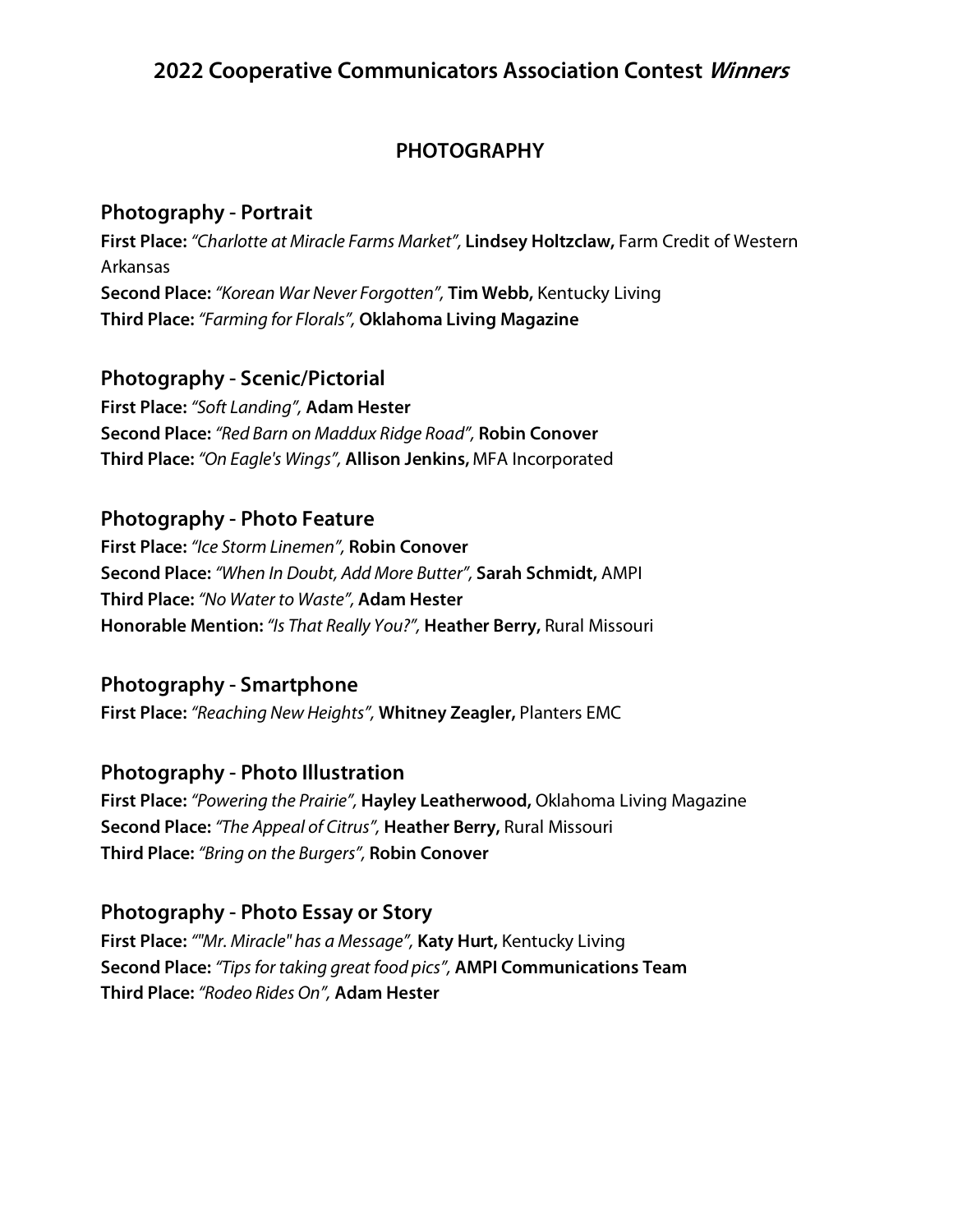#### **Photography - Cover of the Year**

**First Place:** *"C magazine Fall 2021",* **Adam Hester Second Place:** *"August 2021",* **TECA Communications Team Third Place:** *"Farming for Florals",* **Oklahoma Living Magazine**

## **Photography - Best Use of Photos in a Publication**

**First Place:** *"Today's Farmer",* **MFA Communications Second Place:** *"The Tennessee Magazine",* **TECA Communications**

# **Photography - Photographer of the Year**

**Robin Conover**

#### **Photography – Best of Show**

**Portrait:** *"Charlotte at Miracle Farms Market",* **Lindsey Holtzclaw,** Farm Credit of Western Arkansas

#### **PROGRAMS AND PROJECTS**

#### **Programs and Projects - Advertisement**

**First Place:** *"MFA Fall Fertilization",* **Craig Weiland Second Place:** *"CAPitalize Print Advertisement",* **The Marketing Team,** MidAtlantic Farm Credit **Third Place:** *"MFA Crop Insurance",* **Craig Weiland**

**Programs and Projects - Promotional Video - Under 3 minutes First Place:** *"It's Worth It",* **MFA Communications Second Place:** *"Select Sires at 2021 World Dairy Expo",* **Select Sires Inc.,** Communications Department **Third Place:** *"PCCA Video Brochure",* **PCCA Communications Department Honorable Mention:** *"Ready for the Call: Lineman's Appreciation Day 2021",* **Bluebonnet Electric Cooperative,** Sarah Beal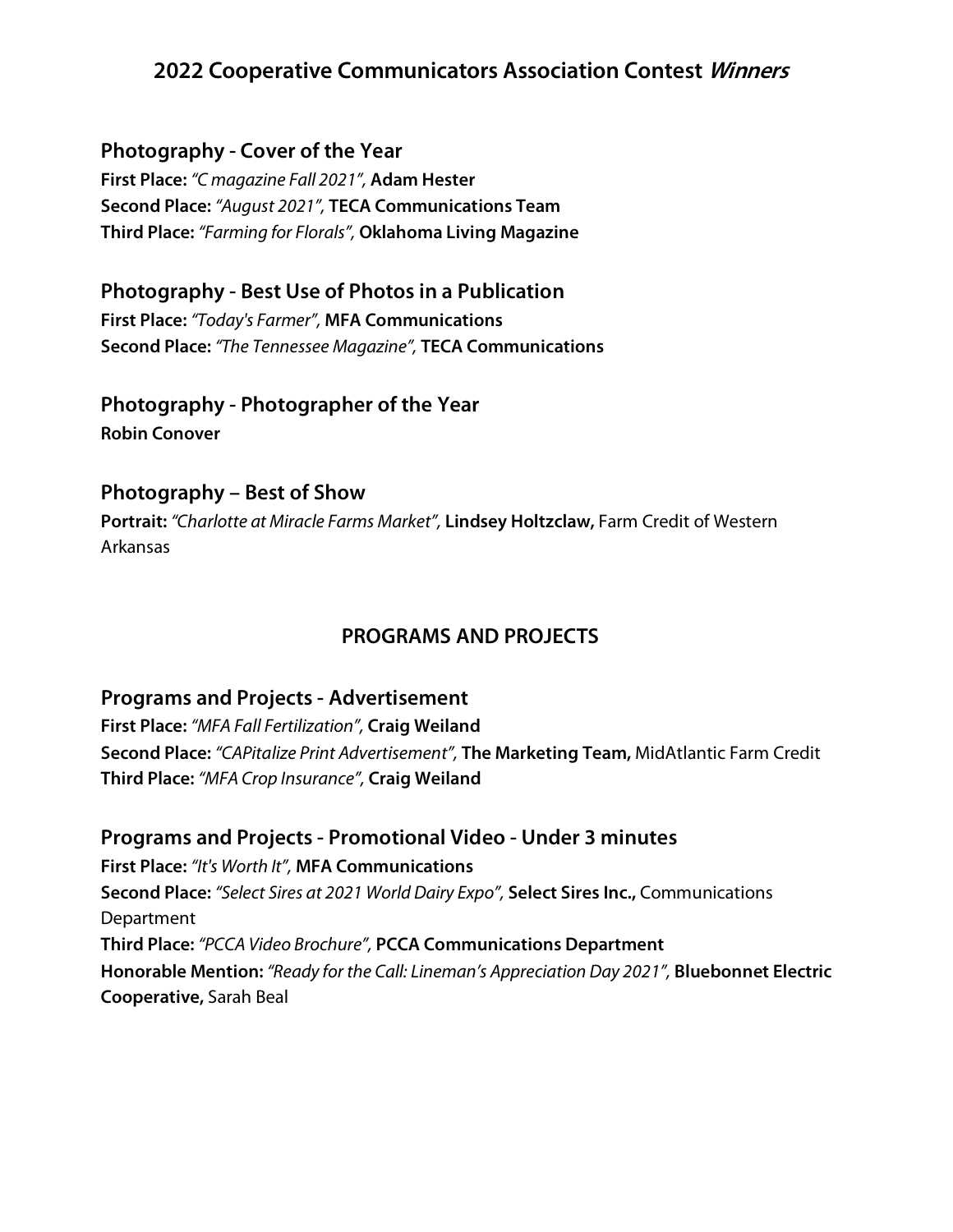#### **Programs and Projects - Promotional Video - Over 3 minutes**

**First Place:** *"Miracle Farms Market",* **Lindsey Holtzclaw,** Farm Credit of Western Arkansas **Second Place:** *"Innovation at Jackson EMC",***Jackson EMC,** Communication Department **Third Place:** *"Veterans Fishing Organization and Operation Round-Up",* **Coweta-Fayette EMC Communication Department**

## **Programs and Projects - Documentary Video - Under 3 minutes**

**First Place:** *"REC Battery Storage",* **Communications and Public Relations Department,** Rappahannock Electric Cooperative

## **Programs and Projects - Documentary Video - Over 3 minutes**

**First Place:** *"Weathering the Storm",* **Member Services & Corporate Communications,** Associated Electric Cooperative Inc.

**Second Place:** *"International Lineman's Rodeo",* **Jackson EMC,** Communication Department **Third Place:** *"Milk Quality: Uncompromising Commitment",* **Chandra Allen,** TCCA Farm Services **Honorable Mention:** *"How Walton EMC Restores Your Power",* **Walton EMC,** Radar Productions

## **Programs and Projects - Video Series**

**First Place:** *"Inside MFA",* **MFA Communications Second Place:** *"Communities",* **Marketing Department,** MFA Oil Company **Third Place:** *"I am AgChoice. The Climate Smart Agriculture Series.",* **The AgChoice Farm Credit Team**

#### **Programs and Projects - Website**

**First Place:** *"Jackson EMC Website Relaunch",***Jackson EMC,** Communication Department **Second Place:** *"Alta Dena® Dairy Website",* **DFA Communications Team Third Place:** *"WaltonEMC.com",* **Walton EMC,** The AdSmith **Honorable Mention:** *"TNMagazine.com",* **Trent Scott**

# **Programs and Projects - Illustration/Graphic Art**

**First Place:** *"Powering the Prairie",* **Hayley Leatherwood,** Oklahoma Living Magazine **Second Place:** *"Earth Day Shirt",* **Carroll EMC Communications Team Third Place:** *"Value of the Grid Illustration",* **Kentucky Living,** Kentucky Living **Honorable Mention:** *"24 Things to Know About Bluebonnet",***Joe Stafford,** Bluebonnet Electric Cooperative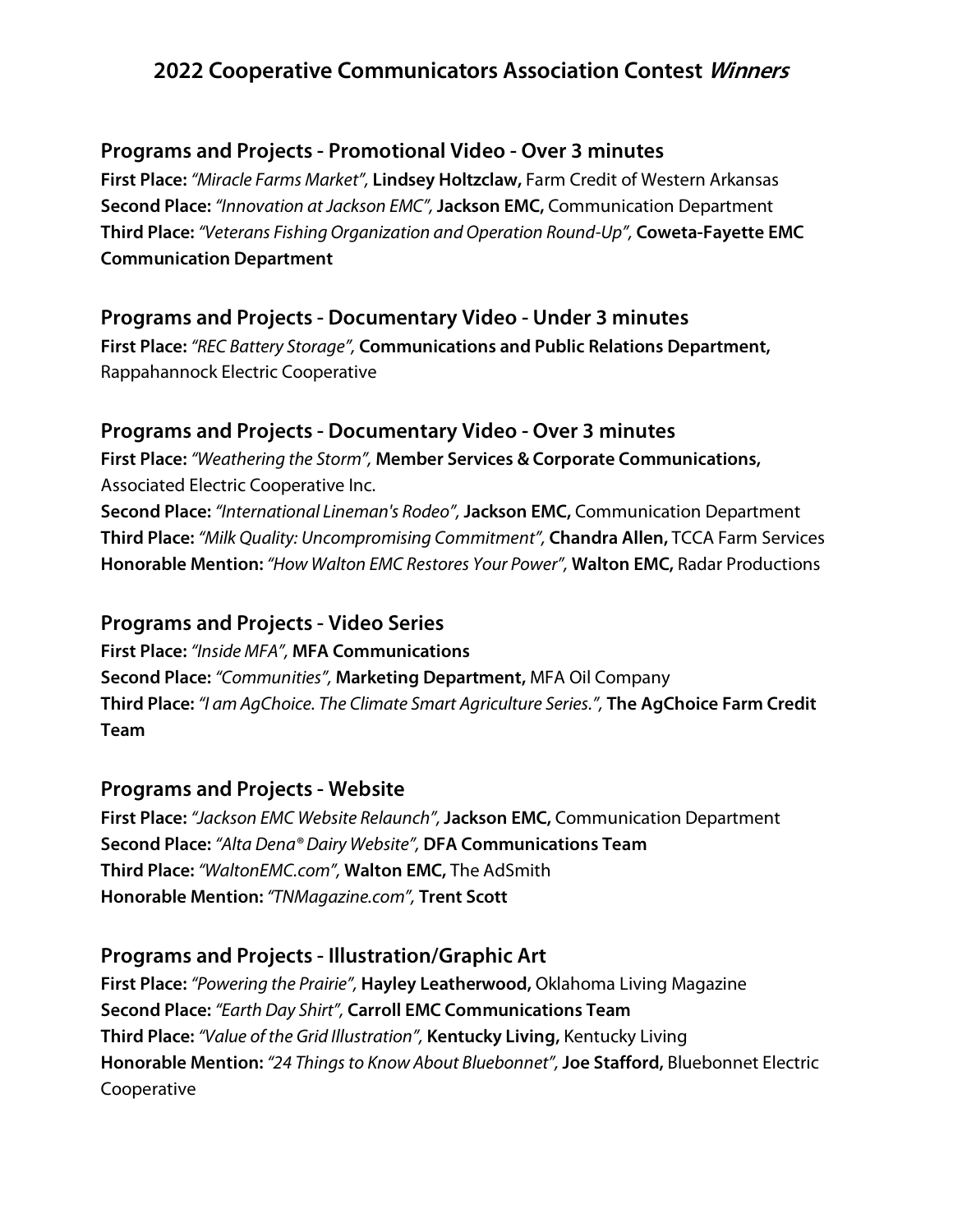#### **Programs and Projects - Cooperative Education**

**First Place:** *"In The Loop",* **Coweta-Fayette EMC Communications Department Second Place:** *"2020 Fund Report",* **Corporate Giving Team Third Place:** *"Member Economic Participation",* **Zach Smith,** AMEC

#### **Programs and Projects - Social Media Single Platform**

**First Place:** *"Tennessee Farmers Co-op Facebook Page",* **Tennessee Farmers Cooperative Communications Team Second Place:** *"Facebook",* **South Plains Electric Cooperative Third Place:** *"MFA Incorporated Facebook Page",* **Chelsea Peters,**James Fashing

#### **Programs and Projects - Integrated Digital Campaign**

**First Place:** *"Mutual Aid in Action",* **Baldwin EMC Second Place:** *"EMC Solar Campaign",* **Coweta-Fayette EMC Communications Department Third Place:** *"2021 Young, Beginning, and/or Small Farmer Week Digital Campaign",* **The Marketing Team,** MidAtlantic Farm Credit

#### **Programs and Projects - Miscellaneous Print**

**First Place:** *"2020 Top Sellers",* **Jennifer Chick**

#### **Programs and Projects - Miscellaneous Promotional**

**First Place:** *"Jackson EMC Jittery Joes Coffee Tin",* **Jackson EMC,** Communication Department

#### **Programs and Projects - Campaigns and Programs, Short-Term**

**First Place:** *"CFEMC Alternative Energy Teacher Tour",* **Coweta-Fayette EMC Second Place:** *"National Butter Day",* **AMPI Communications Team Third Place:** *"Iowa Co-op Month Campaign",* **CornerPost Marketing**

#### **Programs and Projects - Campaigns and Programs, Long-Term**

**First Place:** *"Resource Center",* **Marketing Team,** Texas Farm Credit **Second Place:** *"Connected to the Land Campaign Phase 1",* **The Marketing Team,** MidAtlantic Farm Credit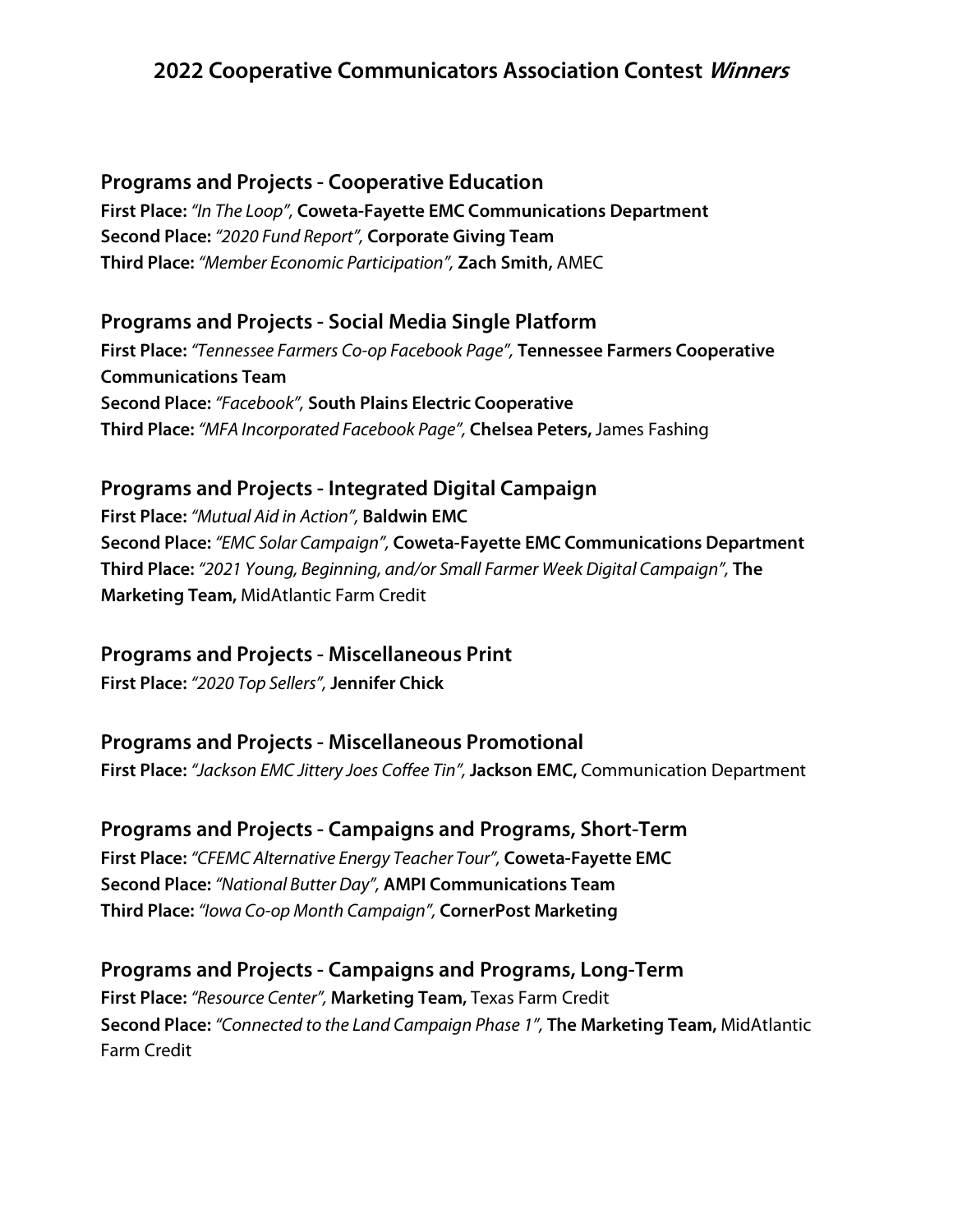## **Programs and Projects - Small Shop Portfolio**

**First Place:** *"AMPI Communications Team",* **AMPI Communications Team**

## **Programs and Projects – Best of Show**

**Campaigns and Programs, Short-Term:** *"CFEMC Alternative Energy Teacher Tour",* **Coweta-Fayette EMC**

# **PUBLICATIONS**

#### **Publications - Online/Electronic Newsletter**

**First Place:** *"Connect Newsletter",* **Anitra Ellison Third Place:** *"CHS Empower Employee Newsletter",* **Annette Degnan,** CHS Marketing Communications

## **Publications - Words and Pictures**

**First Place:** *"Flour, Water, Salt, Time and Love",* **Paul Newton,** Rural Missouri **Second Place:** *"Point of View — Red Barn",* **Robin Conover Third Place:** *"Meadows with a Mission",* **Allison Jenkins,** MFA Incorporated

#### **Publications - Story or Article Design**

**First Place:** *"The Buzz About Bees",* **Katy Hurt,** Kentucky Living **Second Place:** *"Kaskasia Island",* **Craig Weiland Third Place:** *"Thank You for Your Service",* **Joe Stafford,** Bluebonnet Electric Cooperative **Honorable Mention:** *"Making a BOLD Statement",* **Nickie Sabo,** AMPI

# **Publications - Employee Publication**

**First Place:** *"Select Connect Newsletter",* **Select Sires Communications Team**

# **Publications - Member Publication, Less Than \$10,000**

**First Place:** *"5ClarkTheNewsbeet",* **Michigan Sugar Company Second Place:** *"The Pipeline",* **Maryland & Virginia Milk Producers,** Corporate Communications Team **Third Place:** *"Creamery Scenery",* **Chandra Allen**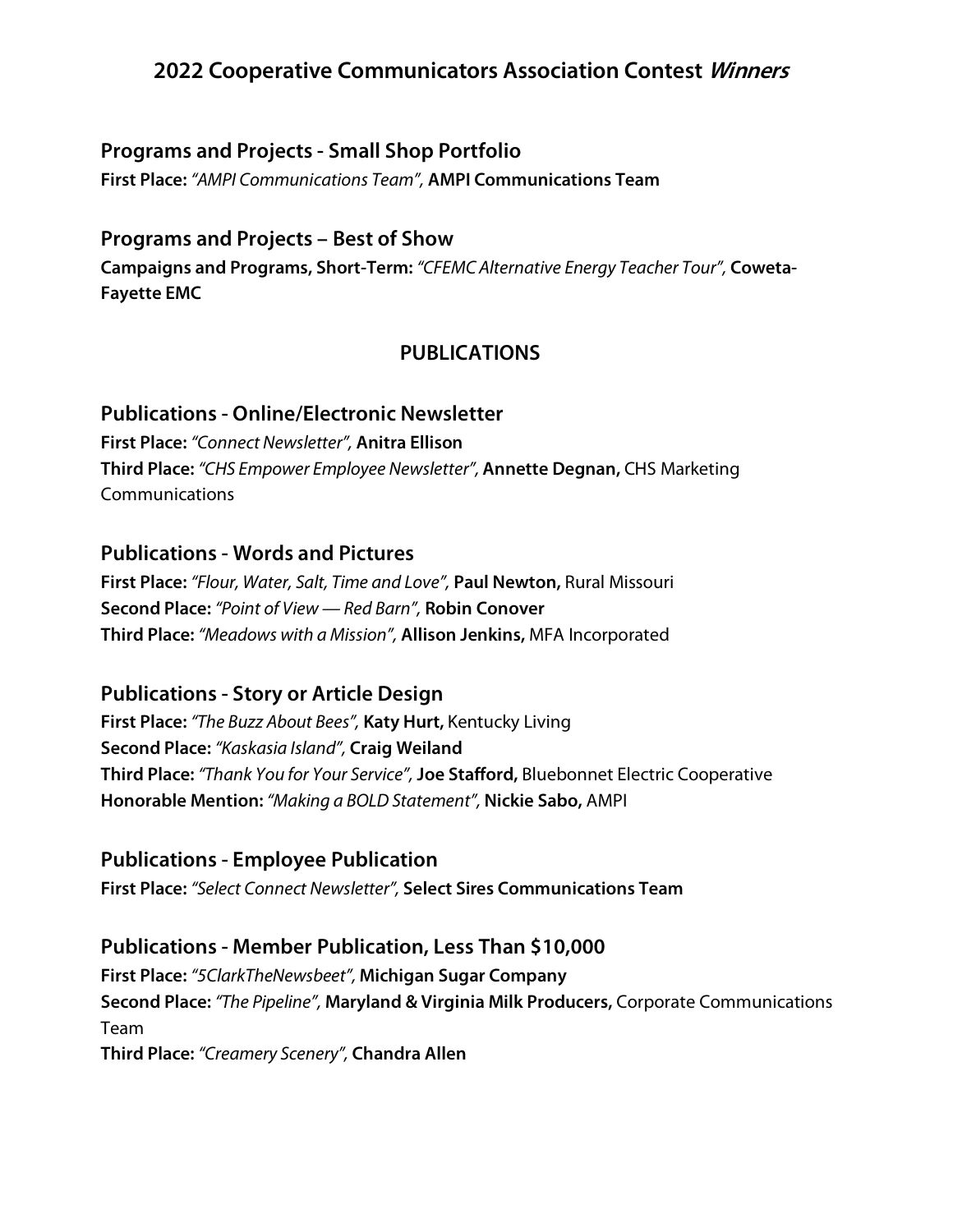## **Publications - Member Publication, \$10,001 - \$50,000**

**First Place:** *"PCCA Field & Fiber",* **PCCA Communications Department Second Place:** *"Momentum Magazine",* **Marketing Department,** MFA Oil Company

## **Publications - Member Publication, \$50,001 - 100,000**

**First Place:** *"MAFC Leader Magazine",* **Katie Ward,** MidAtlantic Farm Credit **Second Place:** *"Landscapes Magazine",* **Corporate Communications,** Farm Credit Bank of Texas **Third Place:** *"JEMCO News",***Jackson EMC,** Communication Department **Honorable Mention:** *"C magazine",* **CHS Inc.**

#### **Publications - Member Publication, Over \$100,001**

**First Place:** *"The Tennessee Magazine",* **TECA Communications Second Place:** *"Today's Farmer",* **MFA Communications Third Place:** *"GreyStone Connection",* **Anitra Ellison**

## **Publications - Annual Report, Less Than \$15,000**

**First Place:** *"9ClarkWeAreEPIC+",* **Michigan Sugar Company Second Place:** *"2020 AMPI Annual Report: Home",* **AMPI Communications Team**

#### **Publications - Annual Report, More Than \$15,001**

**First Place:** *"2021 CHS Year-End Reports",* **CHS Inc. Second Place:** *"Celebrating A Century of Cooperation",* **Maryland & Virginia Milk Producers,** Corporate Communications Team

#### **Publications - Brochures/Pamphlets/One-Time Publications**

**First Place:** *"Fund Report",* **Corporate Giving Team Second Place:** *"Fund Overview Flyer",* **Corporate Giving Team Third Place:** *"Handout at our first Drive-Through Annual Meeting, Bluebonnet Report to Members",* **Communications Department,** Bluebonnet Electric Cooperative

**Publications - Improved Publication First Place:** *"Kentucky Living (March 2021 & February 2021)",* **Kentucky Living**

**Publications - Direct Mail First Place:** *"Official Notice and Ballot",* **Flint Energies**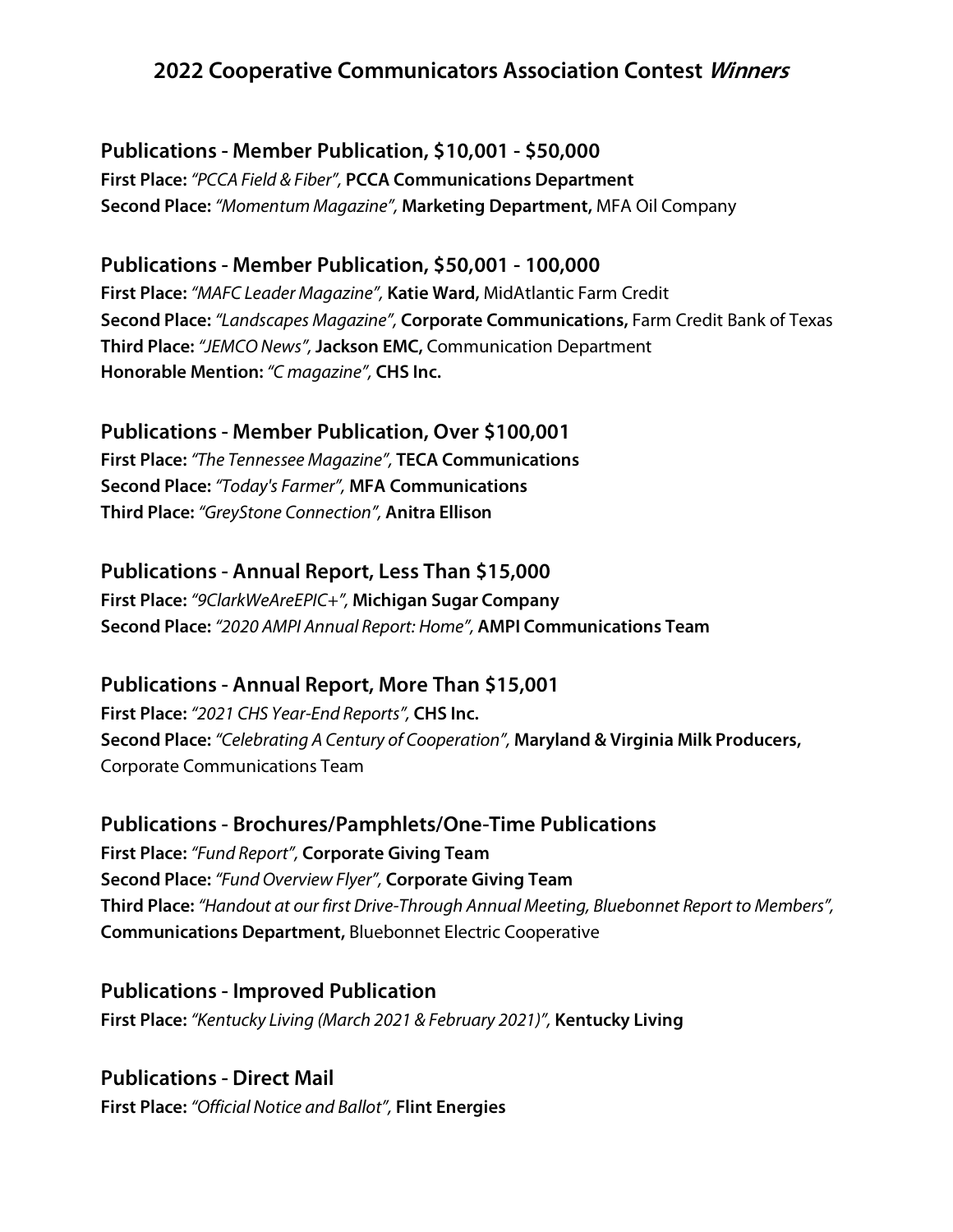#### **Publications – Best of Show**

**Member Publication, Over 100,000:** *"The Tennessee Magazine",* **TECA Communications**

#### **WRITING**

## **Writing - Informative/Investigative Featurette (less than 650 words)**

**First Place:** *"Walking in a Late Winter Wonderland",* **Zach Smith,** Rural Missouri **Second Place:** *"Safety on the Go",* **Anitra Ellison Third Place:** *"Slow Down",* **Trent Scott**

#### **Writing - Informative/Investigative Feature (650 - 1,499 words)**

**First Place:** *""Mr. Miracle" has a message",* **Joe Arnold,** Kentucky Living **Second Place:** *"Meadows with a Mission",* **Allison Jenkins,** MFA Incorporated **Third Place:** *"In Need of a Loving Home",* **Joel Sams,** Kentucky Living **Honorable Mention:** *"Operation Restoration: Where Are We Now?",* **Michelle Geans,** Baldwin EMC Communications and Public Relations

#### **Writing - Personality Profile Featurette (less than 650 words)**

**First Place:** *"Her Royal Highness from Half & Half Summer 2021",* **DFA Communications Team Second Place:** *"Co-op Champion",* **Sarah Haugen**

#### **Writing - Personality Profile Feature (650- 1,499 words)**

**First Place:** *"Cheese artists",* **Cara Moore,** Tennessee Farmers Co-op **Second Place:** *"From seed to store",* **Allison Farley Third Place:** *"Trees, please",* **Cara Moore,** Tennessee Farmers Co-op

# **Writing - Entertaining Featurette (less than 650 words)**

**First Place:** *"Merry and Bright",* **DFA Communications Team Second Place:** *"Omelets and Agriculture",* **Cara Moore,** Tennessee Farmers Co-op

#### **Writing - Entertaining Feature (650 - 1,499 words)**

**First Place:** *"Taking the Time",* **Heather Berry,** Rural Missouri **Second Place:** *"Pawing it Forward",* **Heather Berry,** Rural Missouri **Third Place:** *"A Cut Above",* **Zach Smith,** Rural Missouri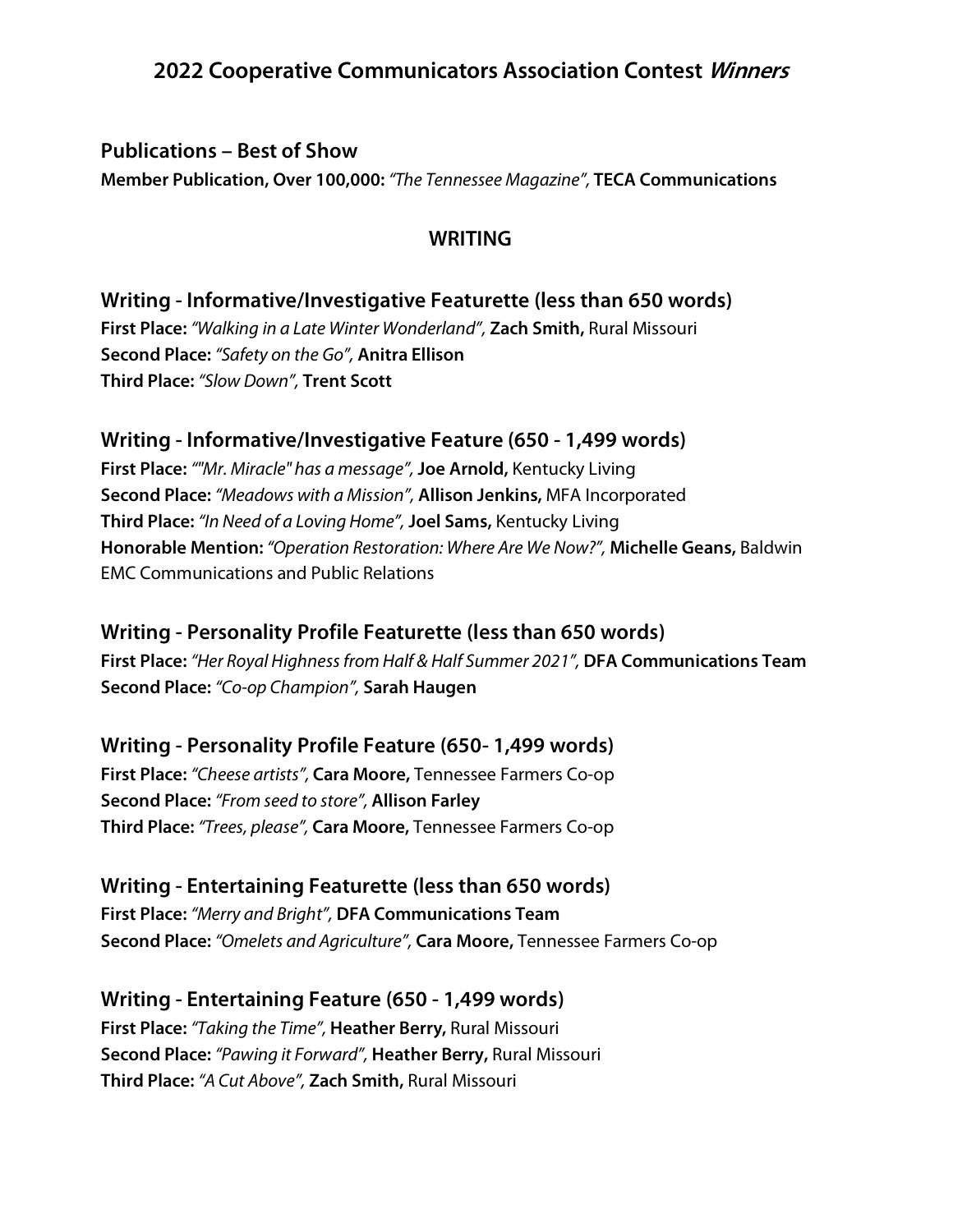## **Writing - Long-Form Feature (over 1,500 words)**

**First Place:** *"Start Spreading the News",* **Ed Crowell,** Bluebonnet Electric Cooperative **Second Place:** *"View from the top",* **Allison Jenkins,** MFA Incorporated **Third Place:** *"Growing a Renewable Diesel Revolution",* **Sarah Haugen**

## **Writing - News Story**

**First Place:** *"Stepping Up",* **Claire Hill,** Tennessee Farmers Co-op **Second Place:** *"The Little Town That Could",* **Heather Berry,** Rural Missouri **Third Place:** *"ProTrition",* **Tennessee Farmers Cooperative,** Glen Liford **Honorable Mention:** *"Expanded Opportunities",* **Allison Farley**

#### **Writing - News Release**

**First Place:** *"MFA Oil Donates Land for Relocation of Historic Church",* **Adam Buckallew,** MFA Oil Company **Second Place:** *"Dairy Farmers of America Launches "Nerd Herd" campaign to showcase the Cooperative's sustainability commitment",* **DFA Communications Team Third Place:** *"Maryland & Virginia Milk Producers Celebrates Processing Growth in North Carolina",* **Maryland & Virginia Milk Producers,** Amanda Culp

# **Writing - Technical Writing**

**First Place:** *"Much more than maps",* **Allison Jenkins,** MFA Incorporated

# **Writing - Corporate Public Relations**

**First Place:** *"Caring for Community",* **Heather Berry,** Rural Missouri **Second Place:** *"Facilities for the future",* **Allison Jenkins,** MFA Incorporated **Third Place:** *"Working as a Team for Quality",* **Chandra Allen**

#### **Writing - Editorial**

**First Place:** *"Country Corner: Farmers can steer the climate conversation",* **Allison Jenkins,** MFA Incorporated **Second Place:** *"Power restoration after a natural disaster is tough work",* **Chris Perry,** Kentucky Living **Third Place:** *"Christmas past, present and yet to come",* **Chris Perry,** Kentucky Living